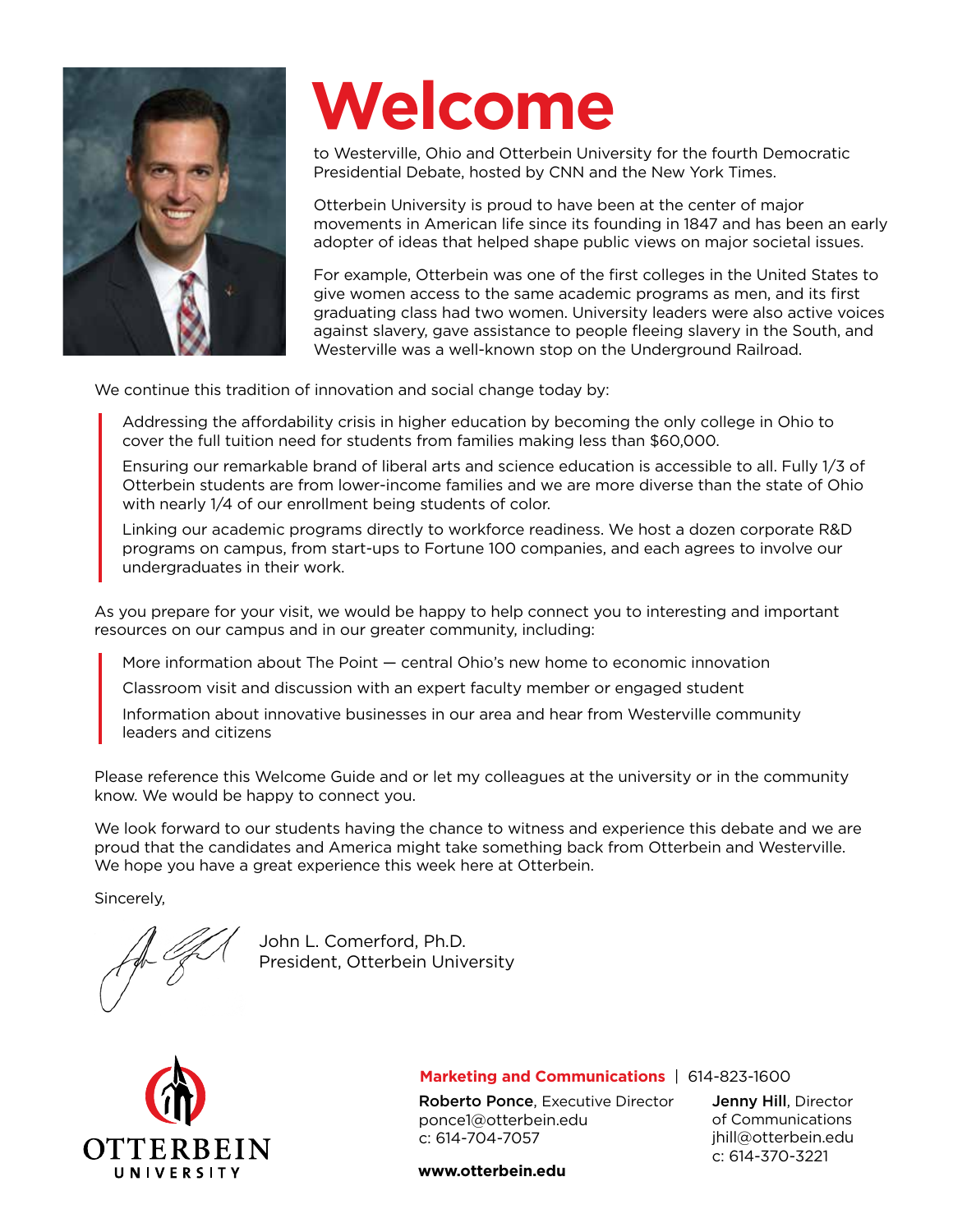**Diversity in all forms**

# $\mathbf{a}^{\mathsf{T}}$ AA **Economic innovation**

**Midwest** 

**values**

Welcome. Towers Hall, Otterbein campus

88

 $\mathbf{A}$ 

AB

θÊ

AA

 $^{\circ}$ 

# **One of the country's fastest growing regions**

6R)

**WE ARE the perfect location.**

Columbus city skyline

**ity Hall, Westerville OH** 

 $\blacksquare$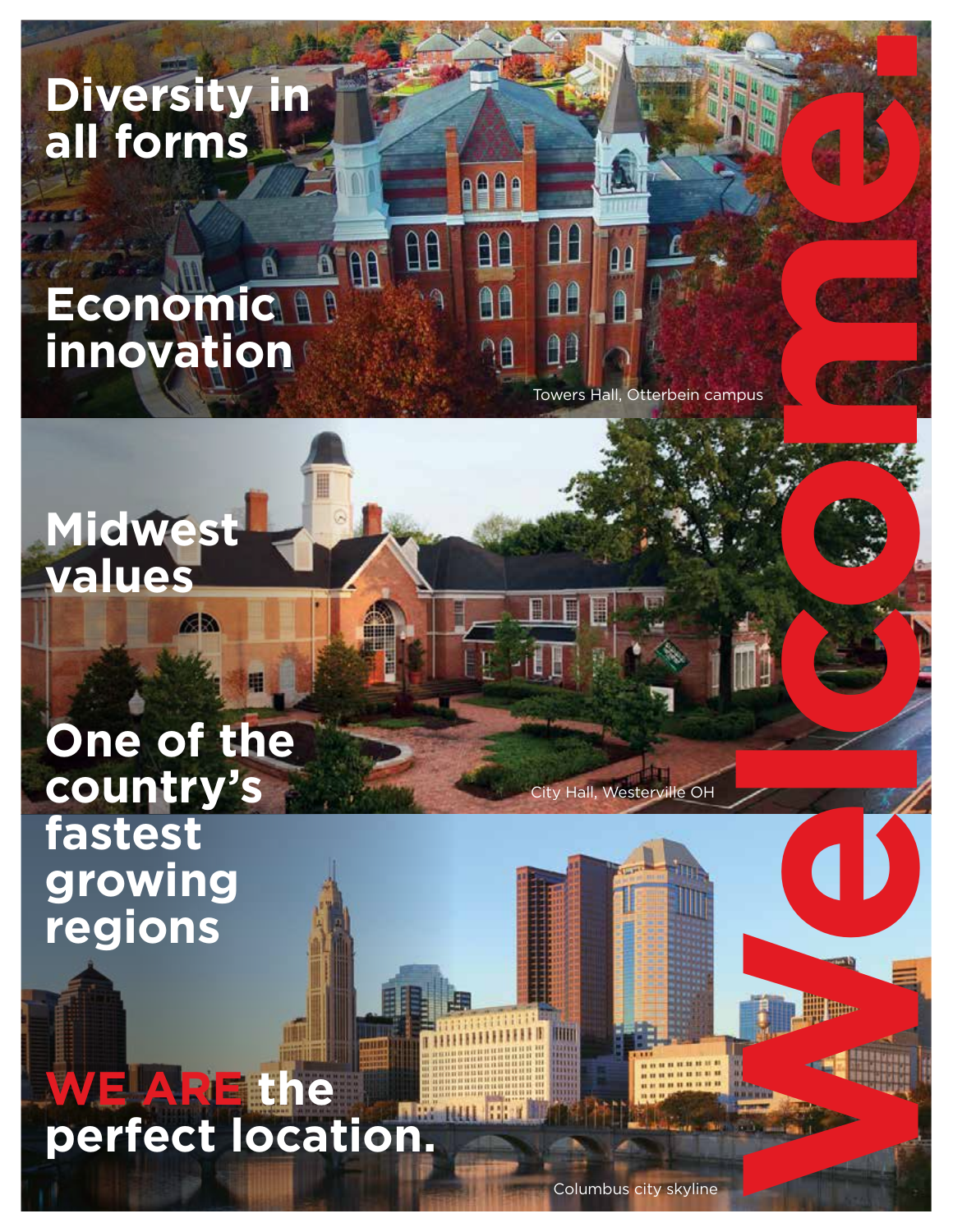# **WE ARE**

**COLUMBUS** Westerville



**the perfect location.**

## **Corporate Partnerships**

#### **The Point at Otterbein**

is an innovative space for students, faculty, staff, industry and the community. Among companies located there giving student experiences are: JPMorgan Chase, Nikola Labs, PolymerOhio, edgeThingZ, and Nestlé.



TOP 20





# TOP 10

# TOP<sub>14</sub>





10 Largest Metros for Job, GDP and





of students were employed<br>or in graduate school within<br>six months of graduation or in graduate school within six months of graduation THREE-YEAR AVERAGE, 2016-2018

Best Undergraduate **Teaching** 

## **70+ Academic Programs**

Best Colleges for **Veterans** 

## **Westerville's Top 10 Employers**

Recognized programs in **Engineering**, **Musical Theatre** and **Zoo & Conservation Science**, as well as graduate programs in **Allied Health**, **Nurse Anesthesia** and **Psychiatric & Mental Health Nurse Practitioner**.

> JPMorgan Chase Bank Mount Carmel Health Systems

Exel Logistics/DHL Supply Chain

Westerville City Schools

Alliance Data Systems Inc.

Liebert Corp/Vertiv Co.

Inventiv Health Inc. (Gerbig Snell)

City of Westerville

Central Ohio Primary Care Physicians

T. Marzetti Co.







Regional Universities

- Our commitment to inclusion among the first co-ed colleges, including women as students and faculty; admitted African Americans before the Civil War; admitted Japanese American students from WWII internment camps.
- Our innovative curriculum Otterbein's integrative studies was ground-breaking 50 years ago; today it's nationally recognized as a model of excellence.
- Our commitment to shared governance national trail-blazers in giving students and faculty a voice and vote in decision-making.



Otterbein believes a college education is a right all students deserve. We're keeping a college education affordable for all students and their families.

The Opportunity Scholarship, the Urban Districts Initiative and a Dual Admission Program with Columbus State Community College create some of Ohio's most affordable ways to earn a college degree.



#### **Since its founding in 1847, Otterbein has been recognized for its pace-setting ideals including:**

# WE ARE committed to affordability.

We never have been.